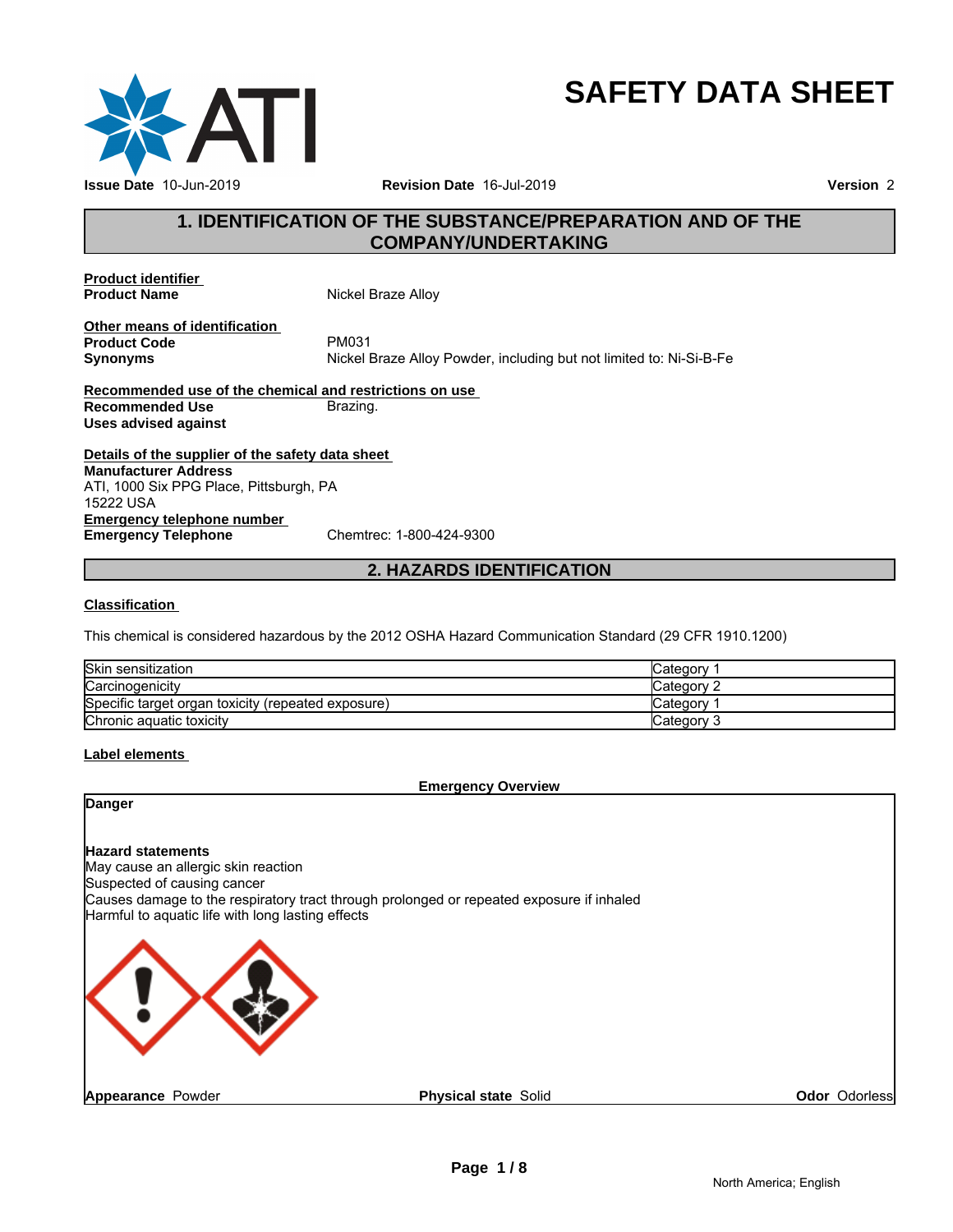### **Precautionary Statements - Prevention**

Do not handle until all safety precautions have been read and understood Use personal protective equipment as required Wear protective gloves Avoid breathing dust/fume Avoid release to the environment

Wash contaminated clothing before reuse If skin irritation or rash occurs: Get medical advice/attention Contaminated clothing should not be allowed out of the workplace. IF ON SKIN: Wash with plenty of soap and water Avoid release to the environment<br>
Wash contaminated clothing before reuse<br>
If shin irritation or rash occurs: Cel redictal advice/attention<br>
Contaminated clothing should not be allowed out of the workplace.<br>
IF ON SKIN: Wa

**Precautionary Statements - Disposal** Dispose of contents/container to an approved waste disposal plant

**Hazards not otherwise classified (HNOC)**  Not applicable **Other Information** 

|                      | <b>3. COMPOSITION/INFORMATION ON INGREDIENTS</b>                     |           |
|----------------------|----------------------------------------------------------------------|-----------|
| <b>Synonyms</b>      | Nickel Braze Alloy Powder, including but not limited to: Ni-Si-B-Fe. |           |
| <b>Chemical Name</b> | CAS No.                                                              | Weight-%  |
| Nickel               | 7440-02-0                                                            | $62 - 67$ |
| Silicon              | 7440-21-3                                                            | $14 - 16$ |
| <b>Boron</b>         | 7440-42-8                                                            | $10 - 11$ |
| <b>Iron</b>          | 7439-89-6                                                            | $9 - 11$  |
|                      |                                                                      |           |
|                      | <b>4. FIRST AID MEASURES</b>                                         |           |

| First aid measures  |                                                                                                                                                        |
|---------------------|--------------------------------------------------------------------------------------------------------------------------------------------------------|
| Eye contact         | In the case of particles coming in contact with eyes during processing, treat as with any<br>foreign object.                                           |
| <b>Skin Contact</b> | In the case of skin allergic reactions see a physician. Wash off immediately with soap and<br>plenty of water.                                         |
| <b>Inhalation</b>   | If excessive amounts of smoke, fume, or particulate are inhaled during processing, remove<br>to fresh air and consult a qualified health professional. |
| Ingestion           | IF SWALLOWED. Call a POISON CENTER or doctor/physician if you feel unwell.                                                                             |
|                     | Most important symptoms and effects, both acute and delayed                                                                                            |
| <b>Symptoms</b>     | May cause allergic skin reaction.                                                                                                                      |
|                     | Indication of any immediate medical attention and special treatment needed                                                                             |
| Note to physicians  | Treat symptomatically.                                                                                                                                 |
|                     | <b>5. FIRE-FIGHTING MEASURES</b>                                                                                                                       |

### **Suitable extinguishing media**

Product not flammable in the form as distributed, flammable as finely divided particles or pieces resulting from processing of this product. Isolate large fires and allow to burn out. Smother small fires with salt (NaCl) or class D dry powder fire extinguisher.

**Unsuitable extinguishing media** Do not spray water on burning metal as an explosion may occur. This explosive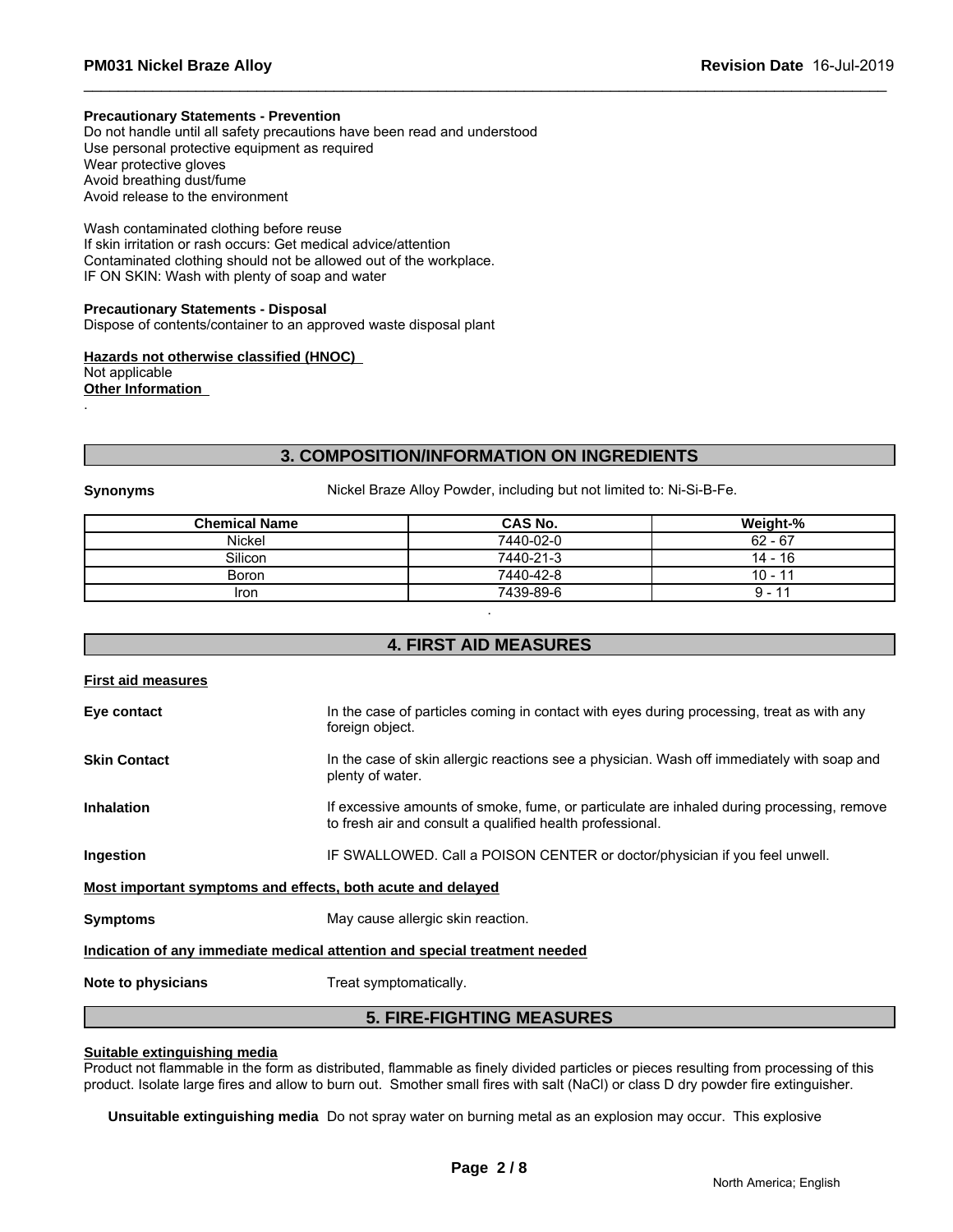### **Specific hazards arising from the chemical**

### **Protective equipment and precautions for firefighters**

|                                                                                                           | characteristic is caused by the hydrogen and steam generated by the reaction of water with<br>the burning material.                                                                                                                                                                                         |
|-----------------------------------------------------------------------------------------------------------|-------------------------------------------------------------------------------------------------------------------------------------------------------------------------------------------------------------------------------------------------------------------------------------------------------------|
| Specific hazards arising from the chemical                                                                | Intense heat. WARNING: Fine particles of this product may form combustible dust-air mixtures. Keep particles away from all                                                                                                                                                                                  |
|                                                                                                           | ignition sources including heat, sparks, and flame. Prevent dust accumulations to minimize combustible dust hazard.                                                                                                                                                                                         |
| Hazardous combustion products Not applicable.                                                             |                                                                                                                                                                                                                                                                                                             |
| <b>Explosion data</b><br>Sensitivity to Mechanical Impact None.<br><b>Sensitivity to Static Discharge</b> | None.                                                                                                                                                                                                                                                                                                       |
| Protective equipment and precautions for firefighters                                                     | Firefighters should wear self-contained breathing apparatus and full firefighting turnout gear.                                                                                                                                                                                                             |
|                                                                                                           | <b>6. ACCIDENTAL RELEASE MEASURES</b>                                                                                                                                                                                                                                                                       |
|                                                                                                           | Personal precautions, protective equipment and emergency procedures                                                                                                                                                                                                                                         |
| <b>Personal precautions</b>                                                                               | Use personal protective equipment as required.                                                                                                                                                                                                                                                              |
| For emergency responders                                                                                  | Use personal protective equipment as required. Follow Emergency Response Guidebook,<br>Guide No. 171, EXCEPT for FIRE follow Emergency Response Guidebook, Guide No. 170.                                                                                                                                   |
| <b>Environmental precautions</b>                                                                          |                                                                                                                                                                                                                                                                                                             |
| <b>Environmental precautions</b>                                                                          | Collect spillage to prevent release to the environment.                                                                                                                                                                                                                                                     |
| Methods and material for containment and cleaning up                                                      |                                                                                                                                                                                                                                                                                                             |
| <b>Methods for containment</b>                                                                            | Prevent further leakage or spillage if safe to do so.                                                                                                                                                                                                                                                       |
| Methods for cleaning up                                                                                   | Sweep or shovel material into dry containers. Avoid creating uncontrolled dust.                                                                                                                                                                                                                             |
|                                                                                                           | 7. HANDLING AND STORAGE                                                                                                                                                                                                                                                                                     |
| <b>Precautions for safe handling</b>                                                                      |                                                                                                                                                                                                                                                                                                             |
| Advice on safe handling                                                                                   | WARNING: Fine particles resulting from grinding, buffing, polishing, or similar processes of<br>this product may form combustible dust-air mixtures. Keep particles away from all ignition<br>sources including heat, sparks, and flame. Prevent dust accumulations to minimize<br>combustible dust hazard. |
| Conditions for safe storage, including any incompatibilities                                              |                                                                                                                                                                                                                                                                                                             |
| <b>Storage Conditions</b>                                                                                 | Keep away from heat, sparks, flame and other sources of ignition (i.e., pilot lights, electric<br>motors and static electricity).                                                                                                                                                                           |
| Incompatible materials                                                                                    | Dissolves in hydrofluoric acid.                                                                                                                                                                                                                                                                             |
|                                                                                                           | 8. EXPOSURE CONTROLS/PERSONAL PROTECTION                                                                                                                                                                                                                                                                    |
| <b>Control parameters</b>                                                                                 |                                                                                                                                                                                                                                                                                                             |
| Chamical Nama                                                                                             | <b>ACGIH TI V</b><br><b>OSHA PEI</b>                                                                                                                                                                                                                                                                        |

### **Control parameters**

| <b>Chemical Name</b> | <b>ACGIH TLV</b>                             | <b>OSHA PEL</b>                                                                     |
|----------------------|----------------------------------------------|-------------------------------------------------------------------------------------|
| Nickel<br>7440-02-0  | TWA: $1.5 \text{ mg/m}^3$ inhalable fraction | TWA: 1 $mg/m3$                                                                      |
| Silicon<br>7440-21-3 | $\overline{\phantom{0}}$                     | TWA: 15 mg/m <sup>3</sup> total dust<br>TWA: $5 \text{ mg/m}^3$ respirable fraction |
| Iron<br>7439-89-6    |                                              |                                                                                     |
| <b>Boron</b>         |                                              |                                                                                     |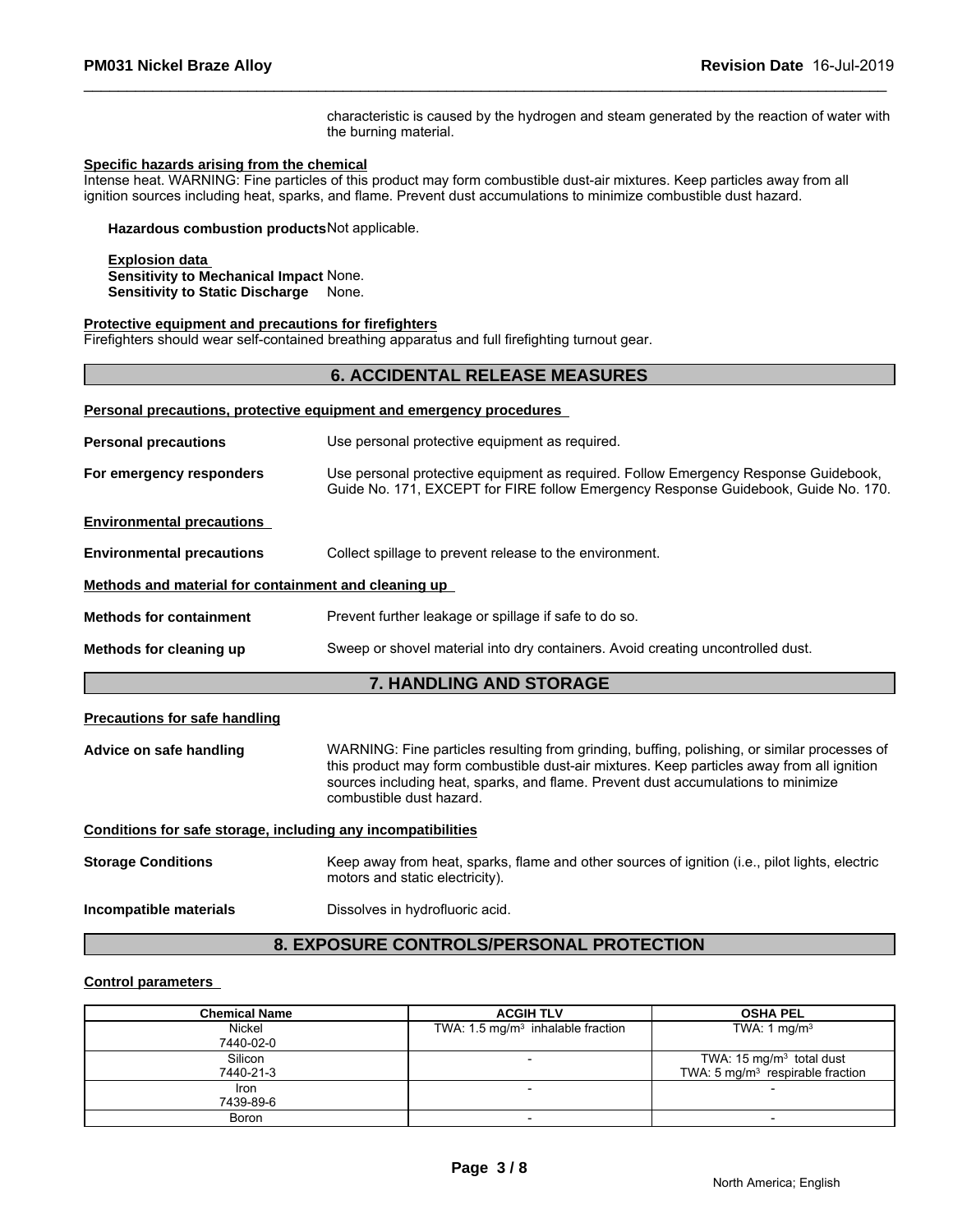| $\overline{\phantom{0}}$<br>ו ג י<br>. . |  |
|------------------------------------------|--|
|                                          |  |

### **Appropriate engineering controls**

**Engineering Controls Avoid generation of uncontrolled particles.** 

# **Individual protection measures, such as personal protective equipment**

| <b>Eye/face protection</b>                            | When airborne particles may be present, appropriate eye protection is recommended. For<br>example, tight-fitting goggles, foam-lined safety glasses or other protective equipment that<br>shield the eyes from particles.                                                                                                                                                       |  |
|-------------------------------------------------------|---------------------------------------------------------------------------------------------------------------------------------------------------------------------------------------------------------------------------------------------------------------------------------------------------------------------------------------------------------------------------------|--|
| Skin and body protection                              | Wear protective gloves. Fire/flame resistant/retardant clothing may be appropriate during<br>hot work with the product.                                                                                                                                                                                                                                                         |  |
| <b>Respiratory protection</b>                         | When particulates/fumes/gases are generated and if exposure limits are exceeded or<br>irritation is experienced, proper approved respiratory protection should be worn.<br>Positive-pressure supplied air respirators may be required for high airborne contaminant<br>concentrations. Respiratory protection must be provided in accordance with current local<br>regulations. |  |
| <b>General Hygiene Considerations</b>                 | Handle in accordance with good industrial hygiene and safety practice.                                                                                                                                                                                                                                                                                                          |  |
| <b>9. PHYSICAL AND CHEMICAL PROPERTIES</b>            |                                                                                                                                                                                                                                                                                                                                                                                 |  |
| Information on basic physical and chemical properties |                                                                                                                                                                                                                                                                                                                                                                                 |  |
| <b>Physical state</b>                                 | Solid                                                                                                                                                                                                                                                                                                                                                                           |  |

# **Information on basic physical and chemical properties**

| <b>Physical state</b>            | Solid                       |                                                 |                                                   |
|----------------------------------|-----------------------------|-------------------------------------------------|---------------------------------------------------|
| Appearance                       | Powder                      | Odor                                            | Odorless                                          |
| <b>Color</b>                     | Metallic gray or silver     | <b>Odor threshold</b>                           | Not applicable                                    |
|                                  |                             |                                                 |                                                   |
| <b>Property</b>                  | Values                      | Remarks • Method                                |                                                   |
| pН                               |                             |                                                 |                                                   |
| Melting point / freezing point   | 1400-1540 °C / 2560-2800 °F |                                                 |                                                   |
| Boiling point / boiling range    |                             |                                                 |                                                   |
| <b>Flash point</b>               |                             |                                                 |                                                   |
| <b>Evaporation rate</b>          |                             | Not applicable                                  |                                                   |
| Flammability (solid, gas)        |                             |                                                 | Product not flammable in the form as distributed, |
|                                  |                             | flammable as finely divided particles or pieces |                                                   |
|                                  |                             | resulting from processing of this product       |                                                   |
| <b>Flammability Limit in Air</b> |                             |                                                 |                                                   |
| <b>Upper flammability limit:</b> |                             |                                                 |                                                   |
| Lower flammability limit:        |                             |                                                 |                                                   |
| Vapor pressure                   |                             | Not applicable                                  |                                                   |
| Vapor density                    |                             | Not applicable                                  |                                                   |
| <b>Specific Gravity</b>          | $8.0 - 8.5$                 |                                                 |                                                   |
| <b>Water solubility</b>          | Insoluble                   |                                                 |                                                   |
| Solubility in other solvents     |                             |                                                 |                                                   |
| <b>Partition coefficient</b>     |                             | Not applicable                                  |                                                   |
| <b>Autoignition temperature</b>  |                             | Not applicable                                  |                                                   |
| <b>Decomposition temperature</b> |                             | Not applicable                                  |                                                   |
| <b>Kinematic viscosity</b>       |                             | Not applicable                                  |                                                   |
| <b>Dynamic viscosity</b>         |                             | Not applicable                                  |                                                   |
| <b>Explosive properties</b>      | Not applicable              |                                                 |                                                   |
| <b>Oxidizing properties</b>      | Not applicable              |                                                 |                                                   |
| <b>Other Information</b>         |                             |                                                 |                                                   |
| <b>Softening point</b>           |                             |                                                 |                                                   |
| Molecular weight                 |                             |                                                 |                                                   |
| <b>VOC Content (%)</b>           | Not applicable              |                                                 |                                                   |
| <b>Density</b>                   |                             |                                                 |                                                   |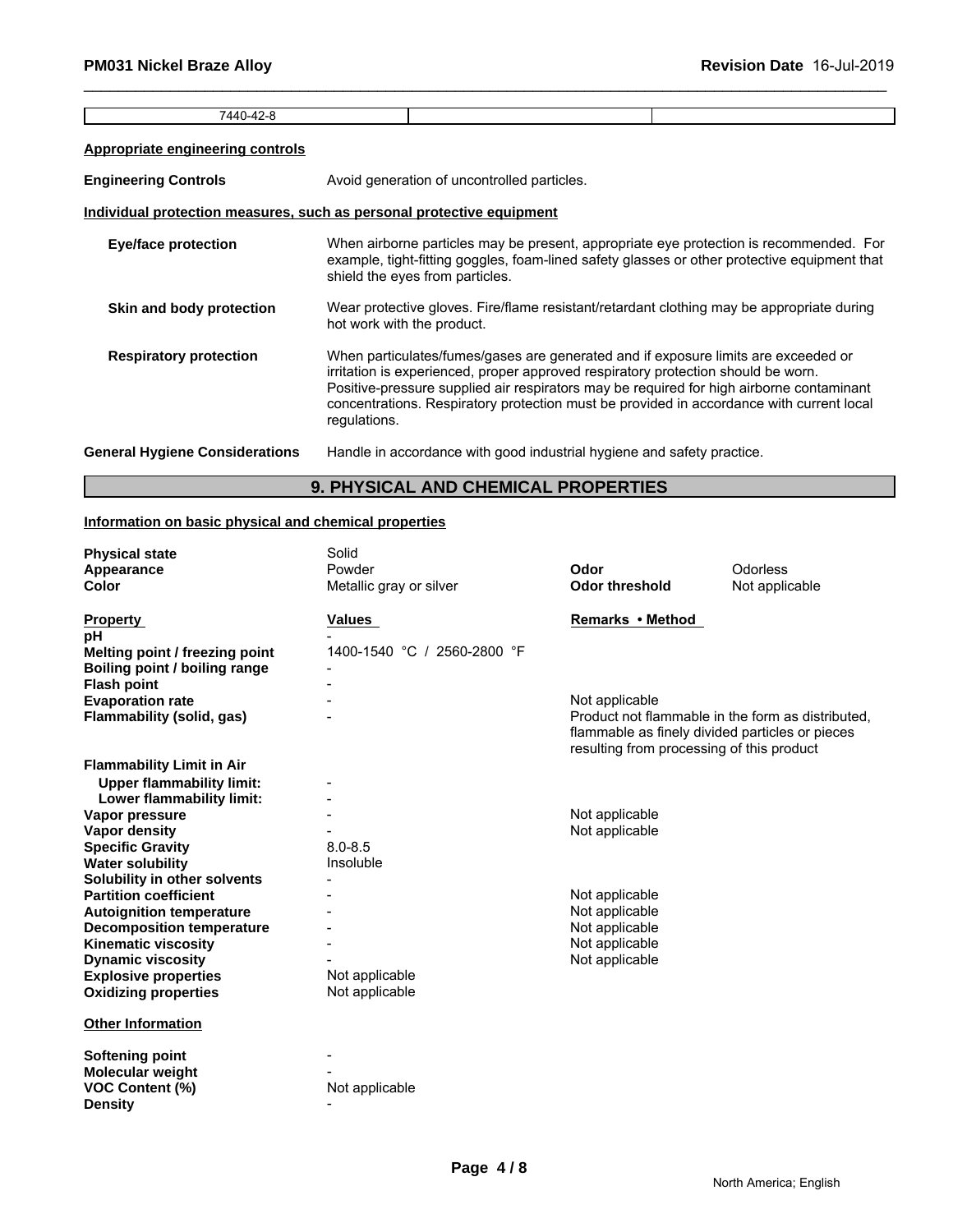### **Bulk density** -

# **10. STABILITY AND REACTIVITY**

### **Reactivity**  Not applicable

### **Chemical stability**

Stable under normal conditions.

### **Possibility of Hazardous Reactions**

None under normal processing.

**Hazardous polymerization** Hazardous polymerization does not occur.

**Conditions to avoid** Dust formation and dust accumulation.

### **Incompatible materials**

Dissolves in hydrofluoric acid.

### **Hazardous Decomposition Products**

Not applicable.

# **11. TOXICOLOGICAL INFORMATION**

### **Information on likely routes of exposure**

### **Product Information**

| <b>Inhalation</b>   | Suspected of causing cancer if inhaled. Causes damage to the respiratory tract through<br>prolonged or repeated exposure if inhaled. |
|---------------------|--------------------------------------------------------------------------------------------------------------------------------------|
| Eye contact         | Product not classified.                                                                                                              |
| <b>Skin Contact</b> | May cause sensitization by skin contact.                                                                                             |
| Ingestion           | Product not classified.                                                                                                              |

| <b>Chemical Name</b>       | Oral LD50         | <b>Dermal LD50</b> | <b>Inhalation LC50</b> |
|----------------------------|-------------------|--------------------|------------------------|
| <b>Nickel</b><br>7440-02-0 | $> 9000$ mg/kg bw |                    | $> 10.2$ mg/L          |
| Silicon<br>7440-21-3       | > 5000 mg/kg bw   | $> 5000$ mg/kg bw  | $> 2.08$ mg/L          |
| llron<br>7439-89-6         | 98,600 mg/kg bw   |                    | $> 0.25$ mg/L          |
| Boron<br>7440-42-8         | $>$ 2000 mg/kg bw |                    | $> 5.08$ mg/L          |

### **Information on toxicological effects**

**Symptoms** May cause sensitization by skin contact.

### **Delayed and immediate effects as well as chronic effects from short and long-term exposure**

| <b>Acute toxicity</b>             | Product not classified.                  |
|-----------------------------------|------------------------------------------|
| <b>Skin corrosion/irritation</b>  | Product not classified.                  |
| Serious eye damage/eye irritation | Product not classified.                  |
| <b>Sensitization</b>              | May cause sensitization by skin contact. |
| Germ cell mutagenicity            | Product not classified.                  |
| Carcinogenicity                   | May cause cancer by inhalation.          |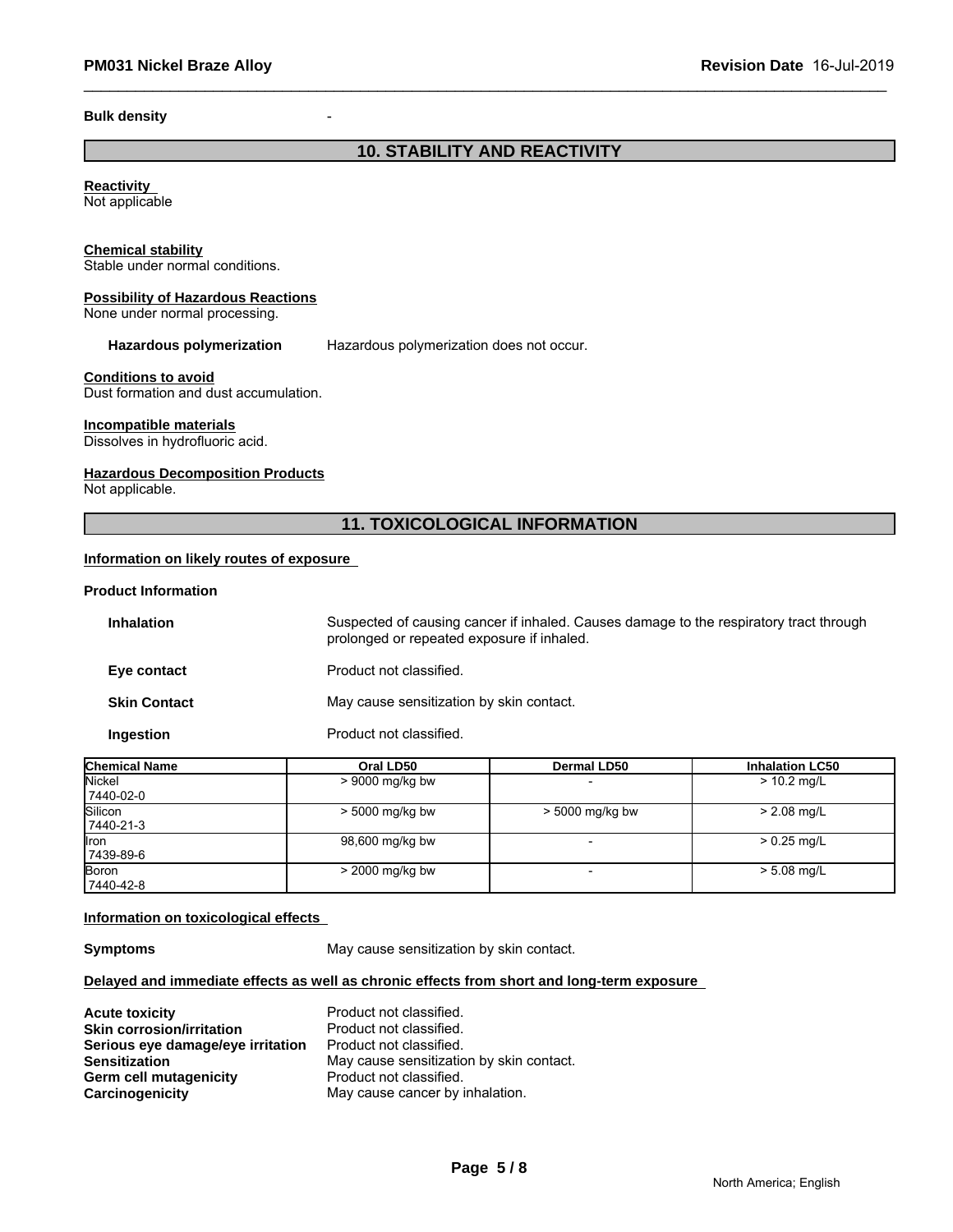| <b>Chemical Name</b> | <b>ACGIF</b> | <b>IARC</b> | <b>NITD</b><br>.           | <b>OSHA</b> |
|----------------------|--------------|-------------|----------------------------|-------------|
| Nicke.               |              | Group       | Known                      |             |
| 7440-02-0            |              | Group 2B    | Anticipateo<br>Reasonably, |             |

**Product not classified.** Product not classified. Causes disorder and damage to the: Respiratory System. Product not classified.

# **12. ECOLOGICAL INFORMATION**

### **Ecotoxicity**

| NGPI UWWUNG WAIGINY<br>Product not classified.<br><b>STOT - single exposure</b><br>Causes disorder and damage to the: Respiratory System.<br><b>STOT - repeated exposure</b><br><b>Aspiration hazard</b><br>Product not classified. |                                                                                                                                                      |                                                                                                                                                                            |                                                                                     |                                                                                                                                                      |  |  |
|-------------------------------------------------------------------------------------------------------------------------------------------------------------------------------------------------------------------------------------|------------------------------------------------------------------------------------------------------------------------------------------------------|----------------------------------------------------------------------------------------------------------------------------------------------------------------------------|-------------------------------------------------------------------------------------|------------------------------------------------------------------------------------------------------------------------------------------------------|--|--|
|                                                                                                                                                                                                                                     | <b>12. ECOLOGICAL INFORMATION</b>                                                                                                                    |                                                                                                                                                                            |                                                                                     |                                                                                                                                                      |  |  |
| <b>Ecotoxicity</b>                                                                                                                                                                                                                  |                                                                                                                                                      |                                                                                                                                                                            |                                                                                     |                                                                                                                                                      |  |  |
|                                                                                                                                                                                                                                     | This product as shipped is classified for aquatic chronic toxicity                                                                                   |                                                                                                                                                                            |                                                                                     |                                                                                                                                                      |  |  |
| <b>Chemical Name</b>                                                                                                                                                                                                                | Algae/aquatic plants                                                                                                                                 | <b>Fish</b>                                                                                                                                                                | <b>Toxicity to</b><br>microorganisms                                                | <b>Crustacea</b>                                                                                                                                     |  |  |
| Nickel<br>7440-02-0<br>Silicon                                                                                                                                                                                                      | NOEC/EC10 values range<br>from $12.3 \mu q/l$ for<br>to $425 \mu g/l$ for<br>Pseudokirchneriella<br>subcapitata.<br>The 72 h EC50 of sodium          | The 96h LC50s values range<br>from 0.4 mg Ni/L for<br>Scenedesmus accuminatus   Pimephales promelas to 320<br>mg Ni/L for Brachydanio<br>rerio.                            | The 30 min EC50 of nickel<br>for activated sludge was 33<br>mg Ni/L.                | The 48h LC50s values range<br>from 0.013 mg Ni/L for<br>Ceriodaphnia dubia to 4970<br>mg Ni/L for Daphnia magna.                                     |  |  |
| 7440-21-3                                                                                                                                                                                                                           | metasilicate pentahydrate to<br>Pseudokirchnerella<br>subcapitata was greater than<br>250 mg/L.                                                      |                                                                                                                                                                            |                                                                                     |                                                                                                                                                      |  |  |
| Iron<br>7439-89-6                                                                                                                                                                                                                   |                                                                                                                                                      | The 96 h LC50 of 50% iron<br>loxide black in water to Daniol<br>rerio was greater than<br>10,000 mg/L.                                                                     | The 3 h EC50 of iron oxide<br>for activated sludge was<br>greater than 10,000 mg/L. | The 48 h EC50 of iron oxide<br>to Daphnia magna was<br>greater than 100 mg/L.                                                                        |  |  |
| <b>Boron</b><br>7440-42-8                                                                                                                                                                                                           | The 72-h EC50 value for<br>reduction of biomass of<br>Pseudokirchneriella<br>subcapitata exposed to Boric<br>acid at pH 7.5 to 8.3 was<br>40.2 mg/L. | The 96-hr LC50 for<br>Pimephales promelas<br>exposed to Boric acid<br>(82%)/borax (18%) mixture<br>was 79.7 mg/L with water<br>hardness of 91 mg/L and<br>water pH of 8.0. | The 3 h NOEC of boric acid<br>for activated sludge ranged<br>from 17.5 to 20 mg/L.  | The 48-hr LC50 for<br>Ceriodaphnia dubia exposed<br>to Boric acid/borax mixture<br>ranged from 91 to 165 mg/L<br>with pH ranging from 6.7 to<br>8.4. |  |  |

### **Persistence and degradability**

### **Bioaccumulation**

.

.

### **Other adverse effects**

# **13. DISPOSAL CONSIDERATIONS**

| Waste treatment methods       |                                                                                                        |
|-------------------------------|--------------------------------------------------------------------------------------------------------|
| <b>Disposal of wastes</b>     | Disposal should be in accordance with applicable regional, national and local laws and<br>regulations. |
| <b>Contaminated packaging</b> | Disposal should be in accordance with applicable regional, national and local laws and<br>regulations. |

This product contains one or more substances that are listed with the State of California as a hazardous waste.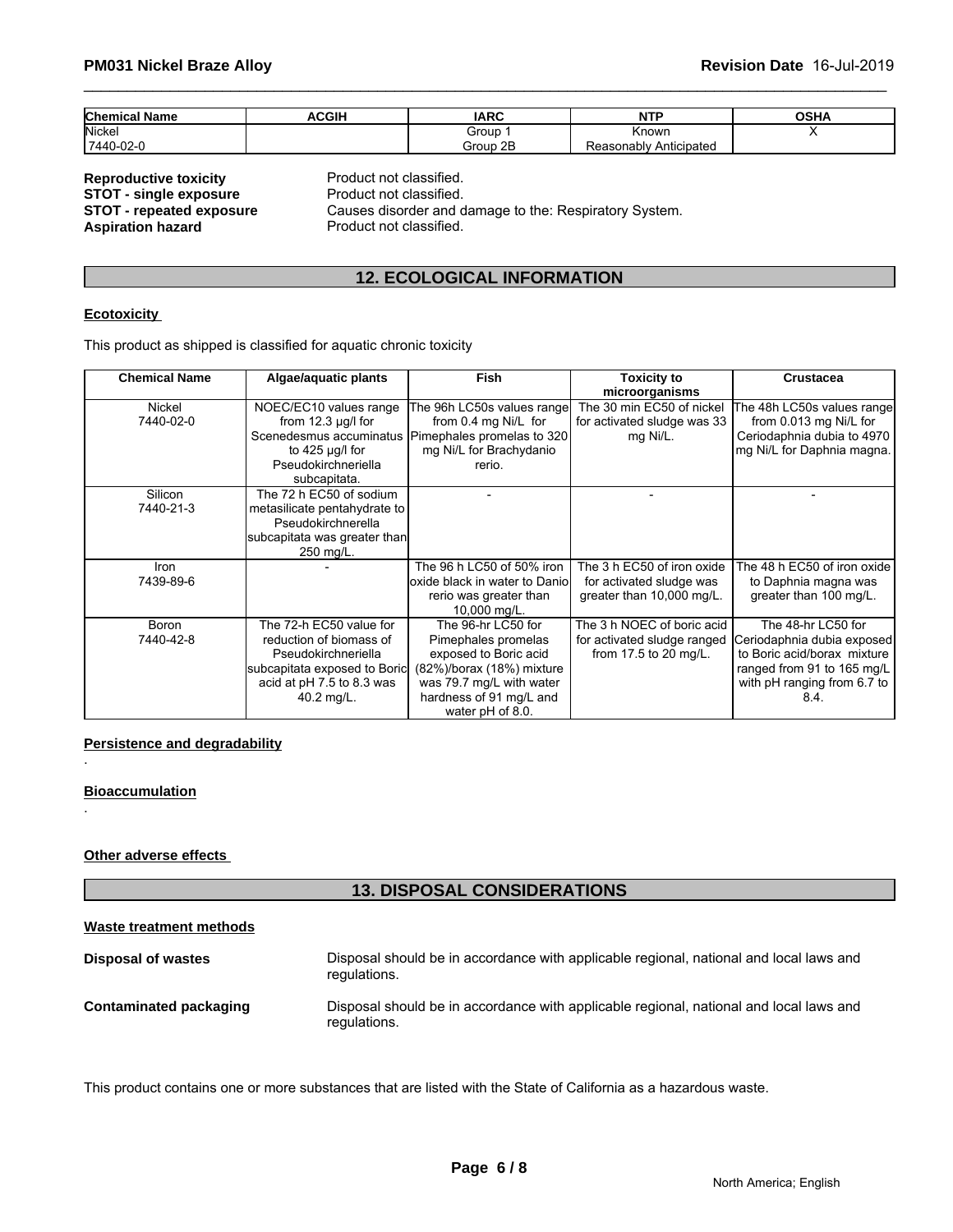# **14. TRANSPORT INFORMATION**

| <b>DOT</b>                      | Regulated per 49 CFR, if quantity with particles smaller than 100 micrometers (0.004<br>inches) in an individual package equals or exceeds the reportable quantity (RQ) of 5000<br>pounds of chromium, 5000 pounds of copper, or 100 pounds of nickel |
|---------------------------------|-------------------------------------------------------------------------------------------------------------------------------------------------------------------------------------------------------------------------------------------------------|
| Proper shipping name            | UN/ID No. 3077 Environmentally hazardous substance, solid, n.o.s. (nickel alloy powder),                                                                                                                                                              |
|                                 | RQ.                                                                                                                                                                                                                                                   |
| <b>Hazard Class</b>             |                                                                                                                                                                                                                                                       |
| <b>Packing Group</b>            | Ш                                                                                                                                                                                                                                                     |
| <b>Special Provisions</b>       | 8, 146, 335, A112, B54, B120, IB8, IP3, N20, N91, T1, TP33                                                                                                                                                                                            |
| <b>Emergency Response Guide</b> | Guide No. 171, Except for FIRE follow Guide No. 170                                                                                                                                                                                                   |
| <b>Number</b>                   |                                                                                                                                                                                                                                                       |

# **15. REGULATORY INFORMATION**

| <b>International Inventories</b> |          |
|----------------------------------|----------|
| <b>TSCA</b>                      | Complies |
| <b>DSL/NDSL</b>                  | Complies |
| <b>EINECS/ELINCS</b>             | Complies |
| <b>ENCS</b>                      | Complies |
| <b>IECSC</b>                     | Complies |
| <b>KECL</b>                      | Complies |
| <b>PICCS</b>                     | Complies |
| <b>AICS</b>                      | Complies |

 **Legend:** 

 **TSCA** - United States Toxic Substances Control Act Section 8(b) Inventory

 **DSL/NDSL** - Canadian Domestic Substances List/Non-Domestic Substances List

 **EINECS/ELINCS** - European Inventory of Existing Chemical Substances/European List of Notified Chemical Substances

 **ENCS** - Japan Existing and New Chemical Substances

 **IECSC** - China Inventory of Existing Chemical Substances

 **KECL** - Korean Existing and Evaluated Chemical Substances

 **PICCS** - Philippines Inventory of Chemicals and Chemical Substances

 **AICS** - Australian Inventory of Chemical Substances

### **US Federal Regulations**

### **SARA 313**

Section 313 of Title III of the Superfund Amendments and Reauthorization Act of 1986 (SARA). This product contains a chemical or chemicals which are subject to the reporting requirements of the Act and Title 40 of the Code of Federal Regulations, Part 372

| <b>Chemical</b><br>. .<br>Name                                                   | CAS No                         | Weight-            | <br>' Values<br>shold<br>nr<br>$\cdot$<br>70<br>. |
|----------------------------------------------------------------------------------|--------------------------------|--------------------|---------------------------------------------------|
| Nickel<br>. .<br>7110<br>$\sim$<br>$\Delta\Delta$<br>$\sim$ $\sim$ $\sim$ $\sim$ | . .<br>- 71 71 7<br>∙u∠∹u<br>- | $\sim$<br>. O<br>୰ |                                                   |

### **SARA 311/312 Hazard Categories**

| Acute health hazard               | Yes |
|-----------------------------------|-----|
| <b>Chronic Health Hazard</b>      | Yes |
| Fire hazard                       | Nο  |
| Sudden release of pressure hazard | Nο  |
| <b>Reactive Hazard</b>            | No  |

### **CWA (Clean Water Act)**

| Acute health hazard               |                         | Yes                           |                                                                                                                              |                        |
|-----------------------------------|-------------------------|-------------------------------|------------------------------------------------------------------------------------------------------------------------------|------------------------|
| <b>Chronic Health Hazard</b>      |                         | Yes                           |                                                                                                                              |                        |
| Fire hazard                       |                         | No.                           |                                                                                                                              |                        |
| Sudden release of pressure hazard |                         | No.                           |                                                                                                                              |                        |
| <b>Reactive Hazard</b>            |                         | No.                           |                                                                                                                              |                        |
| <b>CWA (Clean Water Act)</b>      |                         |                               |                                                                                                                              |                        |
| and 40 CFR 122.42)                |                         |                               | This product contains the following substances which are regulated pollutants pursuant to the Clean Water Act (40 CFR 122.21 |                        |
| <b>Chemical Name</b>              | <b>CWA - Reportable</b> | <b>CWA - Toxic Pollutants</b> | <b>CWA - Priority Pollutants</b>                                                                                             | <b>CWA - Hazardous</b> |
| Nickel                            | Quantities              | x                             | x                                                                                                                            | <b>Substances</b>      |

### **CERCLA**

This material, as supplied, contains one or more substances regulated as a hazardous substance under the Comprehensive